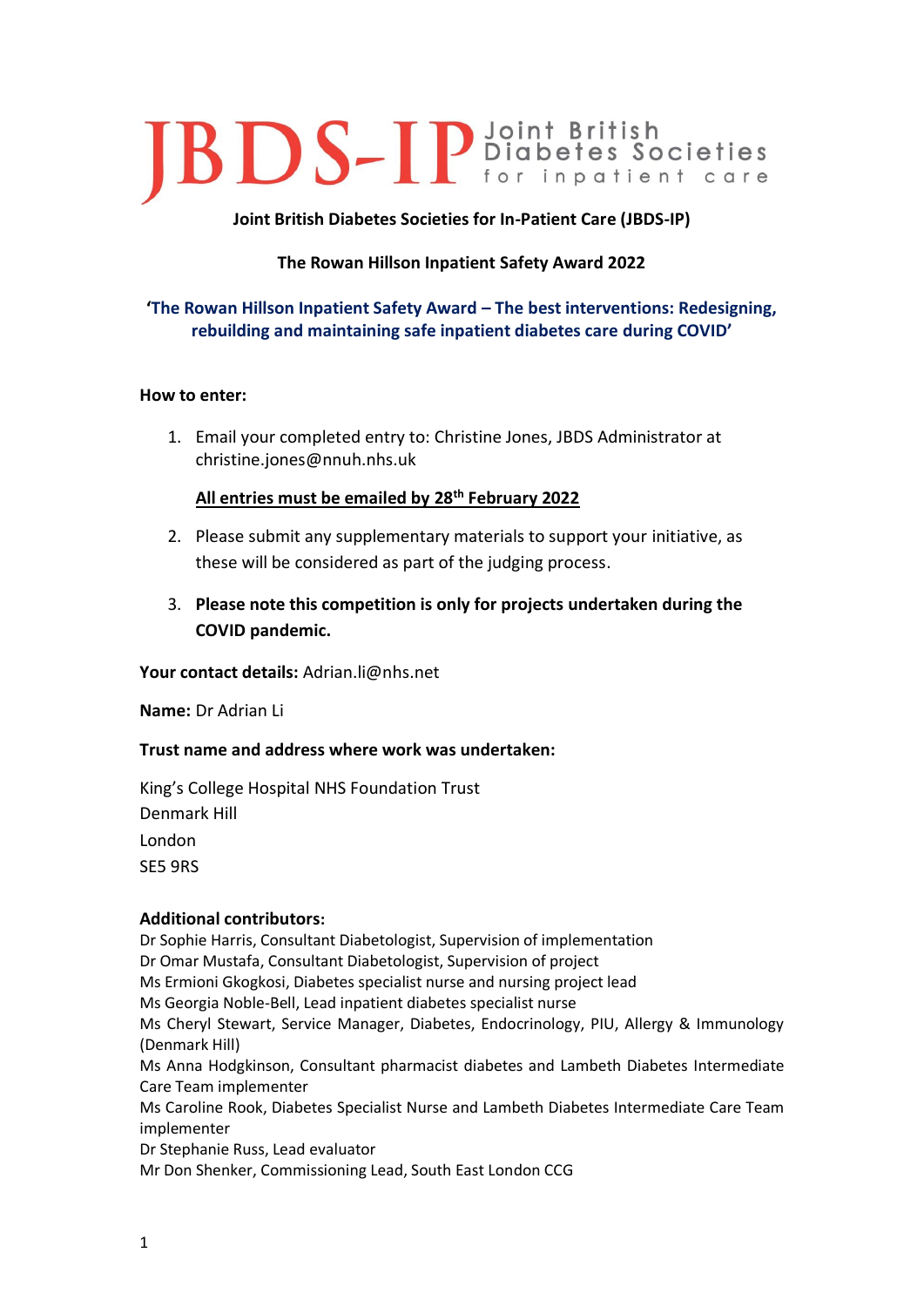Mr Ken Tait, Hypnotherapist, Psychotherapist, Mentor, Management Consultant Chair Diabetes UK-Bromley

### **No conflicts of interests for all contributors**

## **Additional acknowledgements:**

Dr Raisa Minhas, Senior Clinical Fellow Diabetes Diabetes specialist nursing team: Kaylee Lovie, Helen Rogers, Emma Whyte, Elvira Llaneza, Malcolm Bennison, Comfort Bright-Davies, Akunna Akpe, Jincy Rajan Diabetes technicians: Olga Eliseeva, Claire Scoresby-Barrow

## **Title of entry (20 words maximum) – 19 words**

Remote blood glucose monitoring as a means to facilitate admission avoidance and safe early discharges during the COVID-19 pandemic

## **Brief summary of entry – 186 words**

Provide a short summary of your initiative in **no more than 200 words (The box will expand)**

The COVID-19 pandemic created a need more than ever, to facilitate admission avoidance and safe early discharges. In addition, rapid treatment escalations but equally important de-escalation along with changes to clinical status caused unpredictability with management of dysglycaemia. DBm-Health is a remote blood glucose monitoring initiative, which helped to address the above by allowing the inpatient diabetes specialist team to remotely review and analyse glucose data using an online dashboard and advise patients either through in-platform messaging or telephone consultation.

The pilot, which received funding from NHS England, also brings secondary and intermediate care teams closer together, with the aim of onboarding four diabetes care providers onto a single shared platform. This enables more prompt optimisation and smoother transition between services. Thus far, two providers have onboarded with a third set to onboard in March 2022.

The latest data is hugley promising. Not only has DBm-Health demonstrated a statiscally significant improvement in HbA1c at three months following onboarding, compared to traditional follow-up methods pre-COVID-19, the demographics of the cohort onboarded show that the project is tackling health inequalities, by engaging with parity across all demographic groups.

### **Background/Situation analysis/Innovation (300 words maximum) – 299 words**

Briefly provide the background and rationale for the initiative. From this the judges should be able to understand why there was a need for the initiative to be undertaken. Explain what makes your initiative innovative or pioneering.

At the peak of the second wave, dexamethasone became widely initiated in the treatment of COVID-19 pneumonitis. This culminated in a wave of steroid-induced hyperglycaemia in both patients with and without diabetes. The inpatient diabetes team were overrun with cases involving COVID-19 infection, which accounted for over 90% of referrals. Many referrals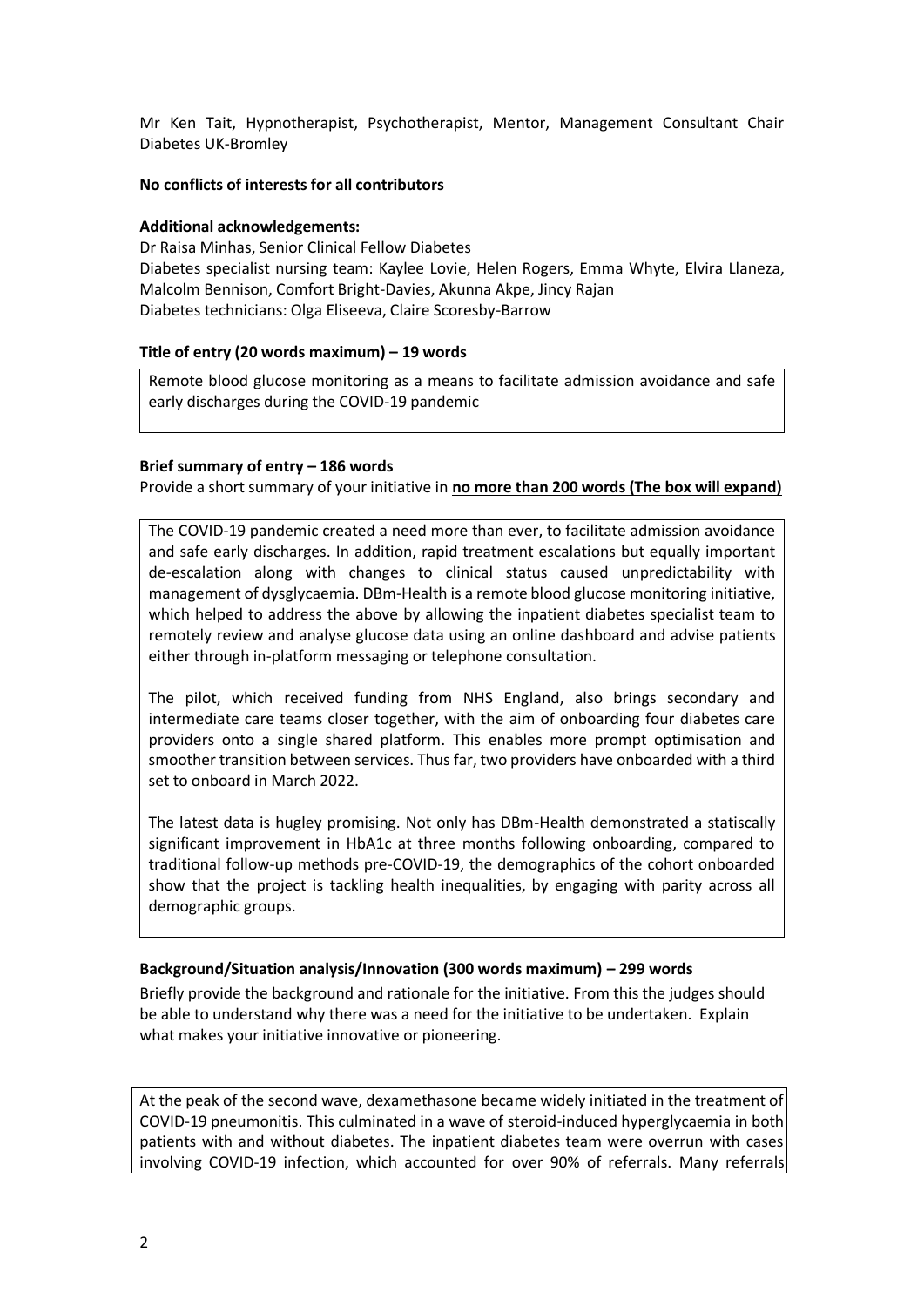sought to faciliate safe discharges as soon as medically possible and it was difficult to predict how a patient would respond once steroids were discontinued.

At King's College Hospital NHS Foundation Trust, several initiatives were designed to help the inpatient care model cope with the changes in numbers and complexity of patients during the inpatient phase. These included adopting and adapting national COVID-19 diabetes guidance, COVID-19 electronic prescribing bundles and a dedicated protocol for insulin dosing to counter steroid induced hyperglycaemia. However, the safe de-escalation of care and followup of these patients remained challenging.

The inpatient team had to manage increasing workload, with local data reporting a rise in inpatients with diabetes from 21% (NaDIA) to about 40%, in addition to staff shortages due to redeployment or sickness. Changes to patients' clinical conditions highlighted a need to establish closer working relations with diabetes intermediate care teams who stepped in to assist with the follow-up management and devise safe transition of care strategies.

DBm-Health is a remote blood glucose monitoring initiative, which uses Near Field Communication (NFC) to connect wireless glucose meters with smartphone app technology via Bluetooth. Glucose measurements are immediately uploaded, which can then be reviewed remotely by the inpatient diabetes team. Uniquely, patients were being onboarded whilst they remained an inpatient or during an ambulatory care admission, many of whom began using the technology prior to their discharge. This supported their safe exit from hospital but also allowed for immediate troubleshooting of any technical problems.

## **Objectives (200 words maximum) – 172 words**

State clearly the objectives of the initiative(s).

- 1) Faciliate early hospital discharges, admission avoidance and seamless transfer of care. It does this by allowing patients with hyperglycaemia or hypoglycaemia, which may be part of suboptimally controlled pre-existing diabetes, newly diagnosed diabetes or steroid-induced hyperglycaemia to be safely monitored remotely. Titrations of medications can then easily be done with the patient at home, which is particularly useful during self-isolation and allows for active titration as the clinical situation changes, such as with steroid-weaning. It has readied the inpatient team for any potential further wave.
- 2) Bring secondary and intermediate care teams closer together. The Lambeth Diabetes Intermediate Care Team have already onboarded the platform. This allows patient care to be transferred safely between the teams, with each team able to visualise how a patient's diabetes has progressed over time and avoid having to start from scratch.
- 3) Address the digital divide that exists within society by empowering patients who may be of older age or from BAME groups, as well as improving access for patients with T2DM to technological advances.

**Project plan/methods (400 words maximum) – 269 words**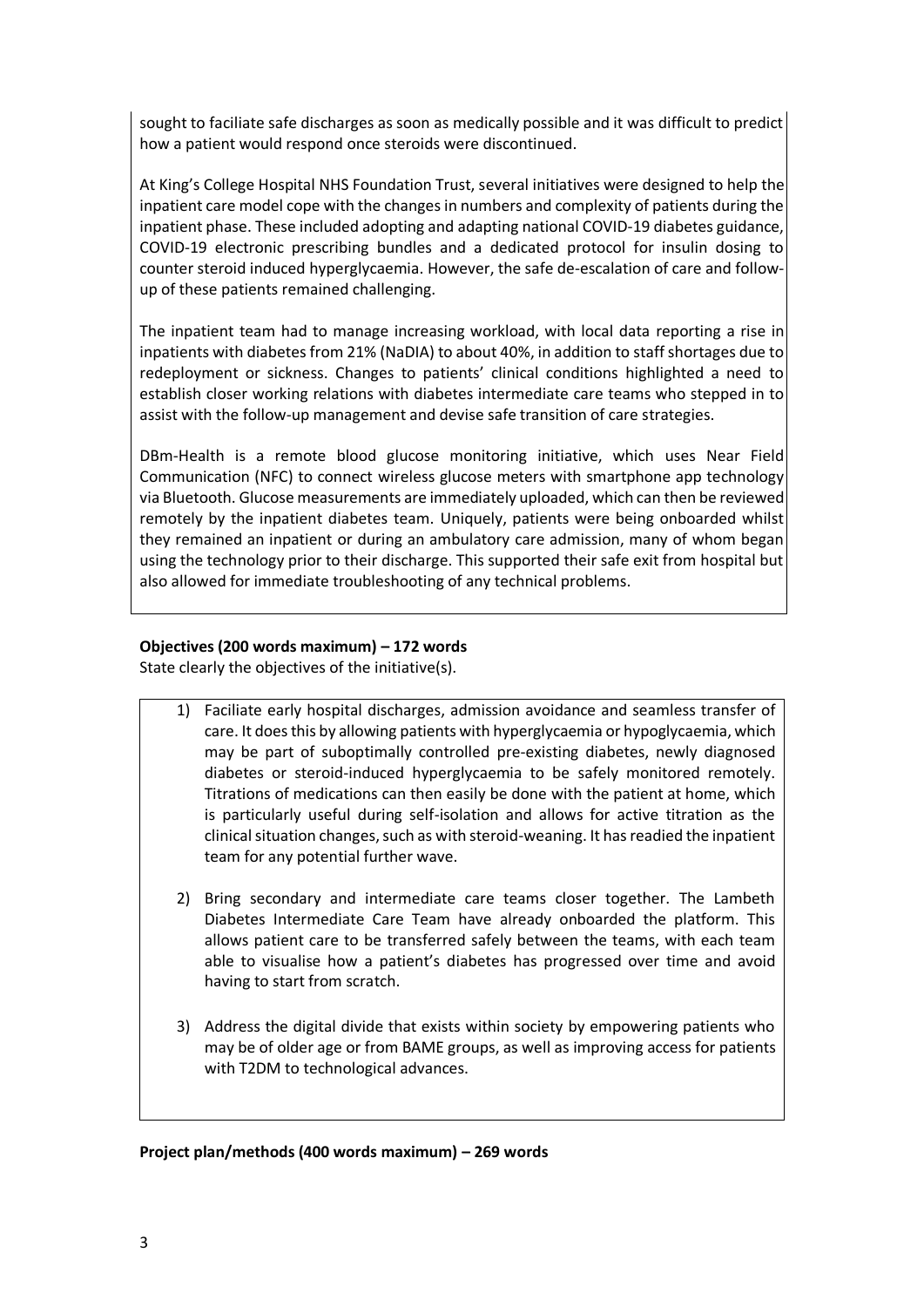Please outline the method (s) you used to achieve your objectives. The judges will also be looking for a clear rationale for your method(s).

The DBm-Health pilot received £188,500 investment from NHS England to launch initially at King's College Hospital NHS Foundation Trust. The project received trust authorisation and holds monthly steering group meetings with South East London Clinical Commissioning Group (CCG) and industry.

The inpatient team identified and onboarded appropriate patients onto the platform. They would then follow up these patients using the platform's messaging ability or calling where indicated, for example if a dose change was required or when the patient utilised the callback request feature. The diabetes technician contacted patients who appeared not to be using the app, to help troubleshoot technical queries where applicable.

The inpatient team collected data from patients onboarded prospectively. This includes demographic information, admission data, and HbA1c at checkpoints within a twelve month timeline: point of onboarding, three months, six months and twelve months.

The initiative aims to evaluate clinical outcomes, in particular HbA1c but also to obtain experiences from patients and clinicians. As a measure of success, patients onboarded onto DBm-Health had baseline and 3 month HbA1c values checked. The comparator group were selected from data retrieved from the hospital data intelligence unit, which looked at nonpregnant adults with T2DM presenting to the hospital with dysglycaemia prior to the COVID pandemic in 2017-2018. The HbA1c values were then compared between the two groups. Data of the DBm-Health group were collected prospectively by the inpatient team.

Patient experience was explored through surveys, which were sent to DBm-Health users and staff via the platform's messaging system. We are planning a focus group for qualitative data analysis to further understand their experience and help develop the platform.

### **Evaluation and results (400 words maximum) – 267 words**

Use this section to report the results and demonstrate how you measured the success of your initiative/project.

Since the pilot began, 100 patients have been onboarded; 83 from King's College Hospital and a further 17 patients have been added to the platform from the community. All patients required insulin starts.

Demographics:

- 60% of users are male
- 39% of users are over the age of 55
- The majority (58%) of users are from Black and Minority Ethnic groups
- 80% of users had a diagnosis of T2DM

Objective evaluation of HbA1c at three months' post-initiation compared to admission parameters have demonstrated statistically significant improvements in HbA1c for those onboarded to DBm-Health: baseline 12.3% (110.9mmol/mol) down to 7.5% (60mmol/mol) at three months. The comparator group (n=65) did not show equivalent statistical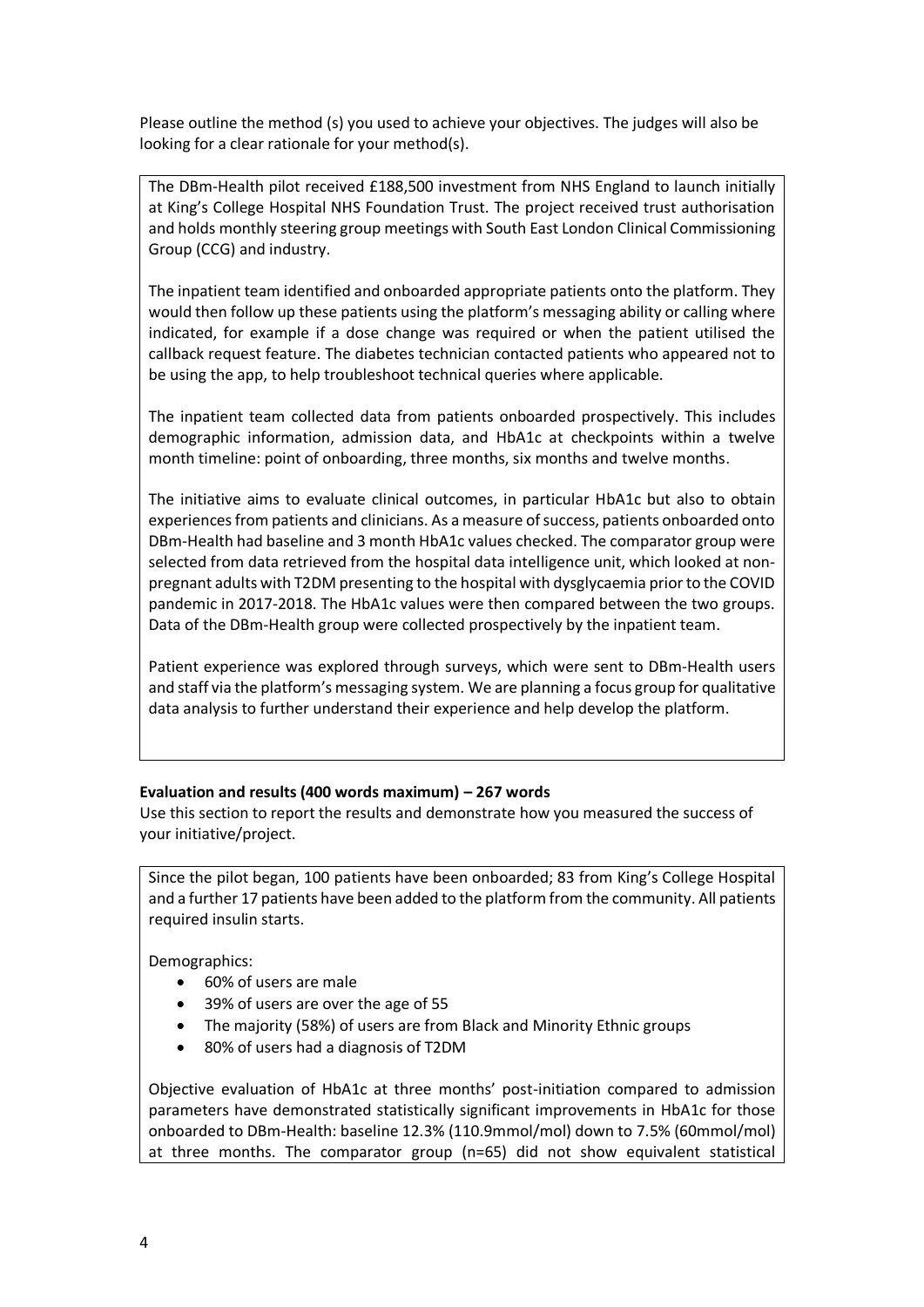improvement in HbA1cs at three months: baseline 10.9% (96mmol/mol) down to 10.5% (91mmol/mol).

There have been to date, no recorded re-admissions due to diabetes-related problems from those onboarded to DBm-Health.

Analytics into length-of-stay and hypoglycaemia are ongoing and in progress.

Patient survey responses have demonstrated high satisfaction using the the platform (96%). 86% agreed it was easy to use; 82% agreed it fitted with their lifestyle and 89% felt that using the app reassured them their blood glucose levels were being monitored safely. Nearly half of patients (43%) have utilised the callback function to obtain input from the diabetes specialist team the next working day. Clinicans have also welcomed the use of DBm-health: all surveyed agreed that DBm-health was an improvement on the former nonremote system and that it is easy to use; 89% agreed that it improves the interaction between patients and clincians and that it has reduced the amount of time spent gathering data.

## **Impact (300 words maximum) – 205 words**

Describe the impact of the initiative(s) for inpatients with diabetes and how this was measured.

The clinical impact has been significant with an average reduction in HbA1c by threemonths of 4.8% (50.9mmol/mol) compared to 0.4% (5mmol/mol) in the comparator group. Patients have been onboarded directly in A&E and Ambulatory Care Units, leading to admission avoidance. Additionally, patients have been onboarded during their inpatient stay, allowing medical teams to discharge them safely at the point of medical stability. No recorded readmissions to date along with positive patient feedback shows that patients from diverse backgrounds are both able to and positive about managing their glucose levels remotely using this digital support tool.

The uncertainty with developments during the pandemic have made planning challenging. The launch of DBm-Health proved useful, certainly from a patient perspective with patients feeling reassured about their diabetes care. The clinician surveys have reported on timesaving measures in retrieval of glucose data and subsequent improvements in user-friendly interfaces for virtual-based consultations.

Costs saved, though not measured with official metrics have occurred through time saved with more efficient follow-up consultations and in future, the aim is to recognise the output or activity generated through the platform . The significant improvements in HbA1c should not be overlooked and would account for gains in quality-adjusted life years (QALYs) and discounted per-patient costs.

# **Adaptability, Cost and Sustainability (300 words maximum) – 236 words**

How easily could your initiative(s) be adapted to other hospital Trusts? Please state whether any other Trust(s) has adapted your initiative(s) and/or any steps you have taken to promote wider dissemination of your initiative(s).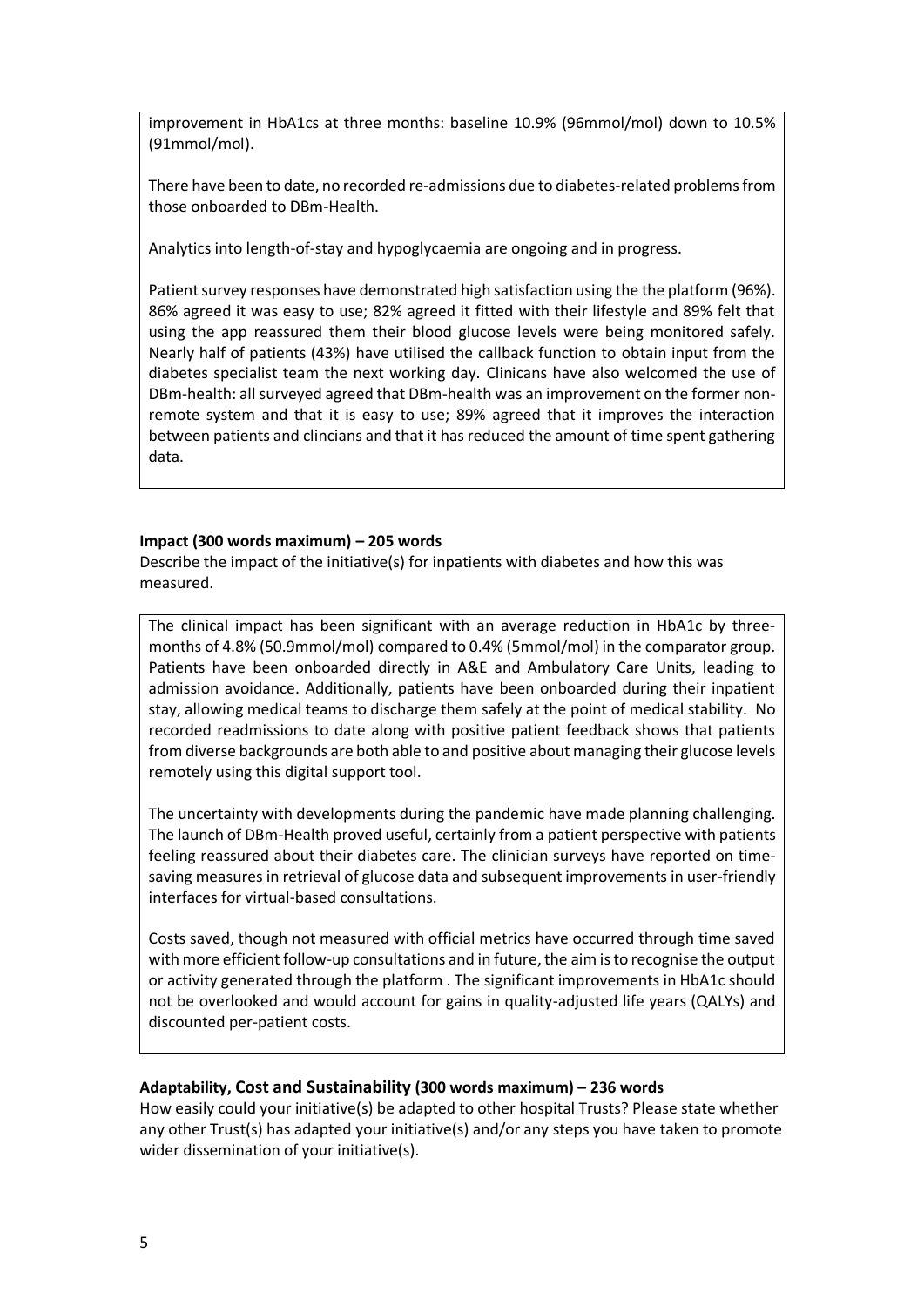Please demonstrate the sustainability of your initiative(s). Include the cost incurred and the source of funding i.e. acute trust or CCG or any other means. Describe the process by which the funding has been sought and the challenges experienced.

DBm-Health utilises an online web-based platform. The mobile phone app runs on Android and iOS operating systems and links to wireless Agamatrix jazz meters which are of low acquisition cost and on most CCG formularies. Data governance rules apply nationally albeit with local variation. With smartphone penetration rates nearing 80% in the UK, the features described ease adaptation across the health network.

The project has also demonstrated adaptability with patients, through recognition of other groups that would benefit, including patients on haemodialysis and patients who require steroids within other specialities, such as haematology and oncology.

Training to use the platform is simple, particularly where the GDm-Health platform is utilised in the management of pregnant women due to interface similarities and the onboarding process can be done within ten minutes. With the flux in staff personnel, there have been no challenges with training new staff to become fluent with DBm-Health.

The project has been presented to the the South East London CCG, which was positively received. The ongoing feedback from staff and patients have been taken into account and iterative changes have been made to the platform in collaboration with the industry partner to improve usability and efficiency further; for example, additional columns within the display to indicate adherence to monitoring. Sustainability will depend ultimately on cost negotiation, but clinical efficacy is demonstrated and the platform has become well embedded into the practice of the inpatient team.

### **Learning (300 words maximum) – 260 words**

One of the main aims of the competition is to enable learning and sharing of initiatives for the benefit of inpatients with diabetes. Use this section to outline any learning(s) that can be taken from the initiative(s) and/or challenges faced along the way that could be transferred to other Trusts looking at introducing similar initiatives.

The pilot has demonstrated a significant degree of usability. The platform has uniquely allowed the inpatient team to continue surveillance across a whole population of patients and specifically target those who required assistance/changes in care until their care can be safely handed over.

Time spent onboarding patients is offset by time-saved down the line through daily activities of the inpatient diabetes specialist team. The system has consequently enabled more efficient allocation of finite resources and more effective case prioritisation, to recognise early, the patients who may require more input. Subsequent time saved with patients who are stable and doing well can subsequently be distributed towards patients who may have more difficulty with managing their diabetes.

Our experience with the project has brought to the forefront interesting issues with data sharing and governance that are not always immediately obvious. For example, with how such a platform differs from accessing a GP record for a patient. The time spent onboarding patients and problems with WiFi and connectivity within the hospital have also highlighted a need for in-hospital technologies to upgrade.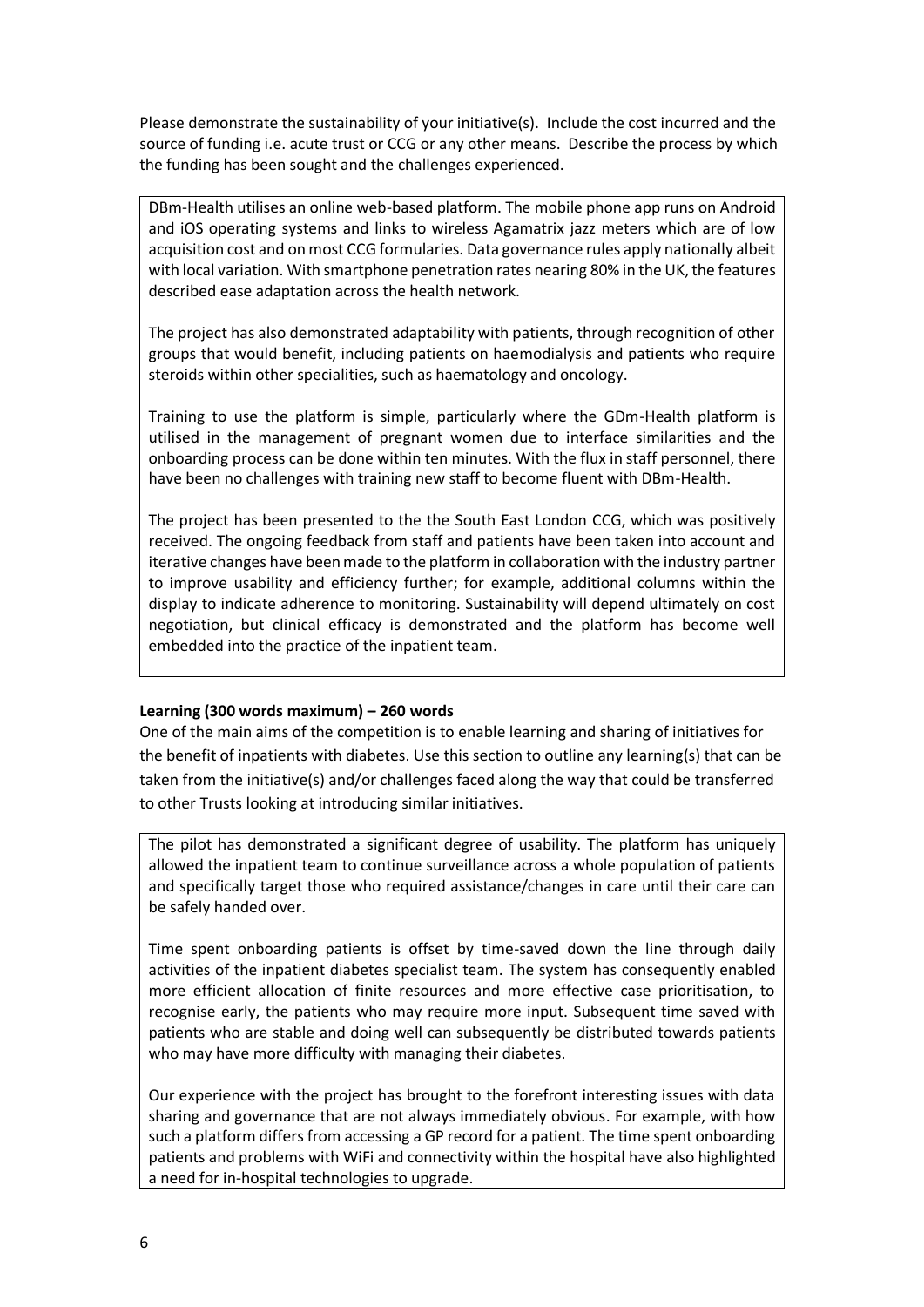Additionally, the project has demonstrated an ability to bridge the digitial divide, by showing engagement amongst older patients and those from ethnic minority groups. There is as well, the bridge to engage patients with T2DM, who often remain overlooked and excluded from novel diabetes technologies.

The close teamwork and diligence of the inpatient diabetes team and intermediate care teams have been integral to the implementation and evaluation and the project has demonstrated what can be achieved together, even during exceptionally challenging times.

# **Feedback from staff and patients (300 words maximum) – 149 words**

Please include a summary of any patient feedback and evaluations of the initiative(s). It will be helpful if you can provide (as supporting materials) the tools used to gather this information. If available, please include summary of staff feedback to demonstrate their perspective on the initiative(s)' impact on the care of inpatients with diabetes during the COVID pandemic.

The team received 28 patient surveys.

- 96% agreed that they welcomed the use of Dbm-Health
- 86% found DBm-Health easy to use
- 89% felt that the app offered reassurance that their blood glucose was being monitored safely
- 43% of patients had used the callback request function, and of this cohort, 83% felt their problem had been resolved and 53% felt it was resolved quickly.

To date, 9 clinician surveys have been received.

- The main benefits were increased accuracy and speed of data retrieval
- Better communication with the messaging function particularly useful
- Shorter consultation lengths, which also led to higher patient satisfaction and more time available to spend on those unable to onboard DBm-Health for e.g. less technical
- Ability to track and escalate concerning patterns of suboptimal compliance and blood glucose trends

Areas for further development relating to app functionality have been fed back to the company and hospital ICT teams.

# **Supporting materials**

The judges' core assessment of your initiative will be based on this entry form. However, we do recommend that you *support your entry* with relevant materials, as these will be made available to the judges and are often the deciding factor in short listing the finalists.

Supporting materials could include: IT based programmes, pamphlets, booklets, audits, events, reports, journal articles, evaluation documentation, websites etc.